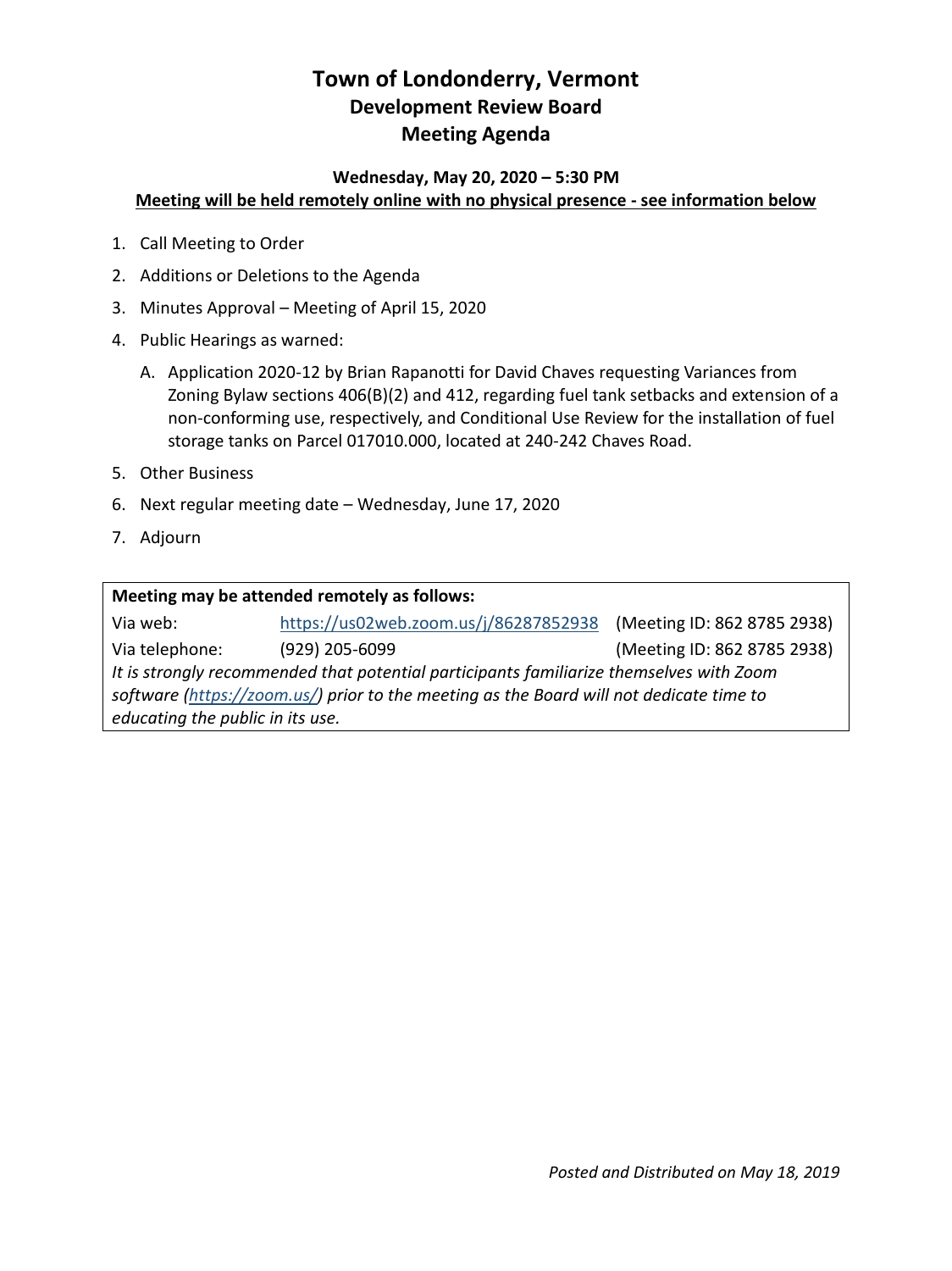## **Town of Londonderry, Vermont Development Review Board**

**Regular Meeting Minutes Wednesday, May 20,2020**

### *Note: This meeting was held remotely online with no physical presence – all attendees participated by video or phone, per the instructions provided in the public hearing notice and in the agenda posted in advance of this meeting, as indicated within these meeting minutes.*

**Board Members Present:** Esther Fishman Co-Chair, Denis Pinkernell Co-Chair, Paul Abraham, Terry Hill, John Lancaster, Bob Maisey.

**Board Members Absent**: Chris Laselle (leave of absence)

**Others in Attendance:** Town Officials: Shane O'Keefe, Zoning Administrator (video), and Sharon Crossman, Assistant to the Zoning Administrator (video). Members of the Public: David Chaves (video), Brian Rapanotti (video).

- 1. **Call the meeting to order.** At 5:36 pm, Development Review Board (DRB) Co-Chair Esther Fishman (the Chair) called the online meeting to order and read a prepared script describing the authority to hold an entirely online meeting and the procedures to be followed by Board members and others in attendance, depending on their mode of participation (script attached).
- 2. **Additions or deletions to the agenda** (to occur as Other Business). None.
- 3. **Minutes Approval.** A motion to approve the minutes of DRB meeting of April 15, 2020 was made by Denis Pinkernell and seconded by Terry Hill. The motion passed unanimously.

### 4. **Public Hearings as warned**.

**Application 2020-12 by Brian Rapanotti, for David Chaves, requesting Variances from Bylaw Section 406 (b)(2) and Section 412, regarding fuel storage tank setbacks and extension of a nonconforming use, respectively, and Conditional Use Review for installation of fuel storage tanks on Parcel 017010.000, located at 240-242 Chaves Road.**

At 5:36 pm, the Chair opened the public hearing and asked Brian Rapanotti (Applicant) to describe the Chaves application, with attention to Section 412 that addresses Non-Conforming Uses.

The Applicant stated that David Chaves, Owner of Chaves Excavating, seeks a 12' addition to an existing structure in order to use it as covered storage for several fuel tanks. Regarding nonconforming use, he said the Chaves Excavating shop building has existed and been used as is for over 50 years, pre-dating local zoning, which does not permit the storage of fuel. He added that the site will be improved by locating all fuel tanks within the extended existing storage shed and by having greater fuel storage capacity requiring larger loads and less frequent fuel delivery, resulting in less large truck traffic.

The Owner described the proposed project as a minimal addition to an existing structure in order to accommodate 2 new diesel fuel tanks (capacity 10,000 gallon and 8,000 gallon) for trucks and equipment, which will replace 2 existing tanks - capacity 2,000 gallon and 1,000 gallon. He said a third existing tank which stores gasoline (capacity 1,000 gallons) will remain. He confirmed that the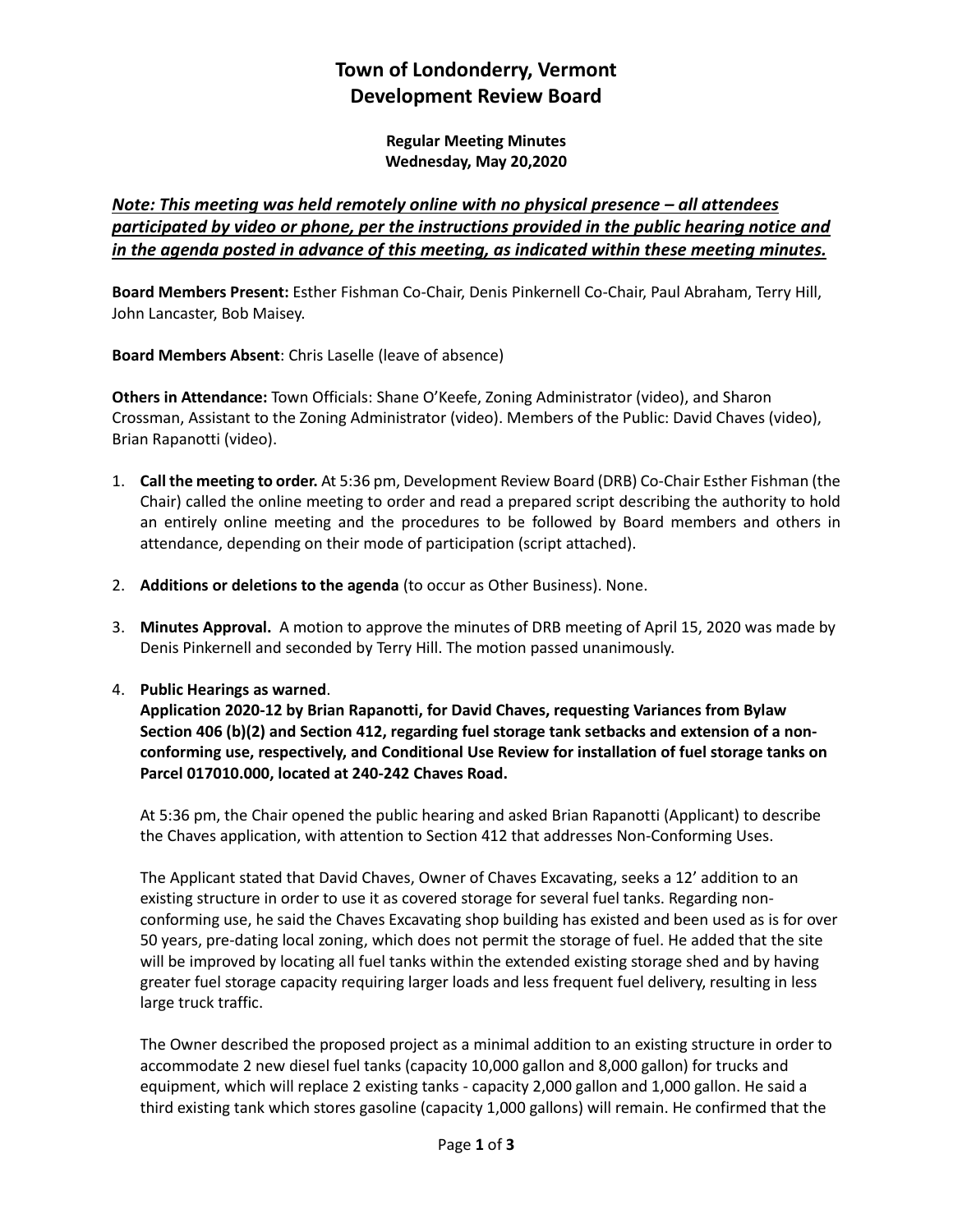new concrete retaining pit will be designed to hold 27,000 gallons of fuel, which is 1.5 times the capacity of the tanks per State regulations, and be positioned to allow sufficient access for filling the fuel tanks, while minimizing their visibility. He added that another goal is to restore the existing storage shed before further deterioration.

Paul Abraham noted that proposed construction will occur on the side of the existing structure that is 155 feet from the property line. The Owner stated that he sent notice of his project to all 3 abutters and received replies from all indicating no objection to the project.

The Chair asked the Applicant to speak to the request for a setback variance per Section 606. The Applicant stated that with a variance for reduced setbacks, the project could be done by minimally adding on to the existing building, rather than constructing a new building. He added that neither existing building meets the 150-foot setback required for the addition of the new tanks.

The Chair then referenced Bylaw Section 406 Flammable Liquids and Outdoor Storage and called attention to paragraph (B) (1) indicating the required minimum setback for 10,000 gallons, or less, of fuel storage is 80 feet. She asked if reducing the amount of fuel is a possibility. Owner said due to the need for both on-road and off-road fuels, which must be separated, all the proposed tanks are necessary.

The Applicant pointed out that if the allowable amount of fuel is meant to be calculated by individual tank, the project would meet the standard, whereas if the calculation is based on combined tank capacities, it would not comply. He also stated that the listed capacity of a tank is always less than it might actually hold, considering various factors (interior capacity, expansion, contraction) which results in a tank that could be "full" with fewer gallons than it's supposed "capacity."

Zoning Administrator Shane O'Keefe agreed that the Bylaw standard is rather unclear and stated his opinion that the reference to "each unit" should be read to mean "individual tank." With this clarification, and quick calculation, it was determined that the actual capacity of a 10,000-gallon tank that is 27 feet by 8 feet in dimension is roughly 9,500 gallons. It was then generally accepted that a 10,000-gallon tank will be less than "full," considering typical known factors impacting capacity. With that, all agreed that the requirements of Section 406(B) were met by the project as proposed and a setback variance would not be necessary.

Per Section 406 (A), Zoning Administrator Shane O'Keefe said the application was sent to the local Fire Chief for comments as required. He added that to date no comments had been received.

The Chair then read aloud Section 412 (A) regarding continuation of a non-conforming use or structure and asked the Applicant to address the standard in the context of the proposed project.

The Applicant said the variance request is to be able to enlarge the non-conforming storage structure. He stated that adding a 12-foot extension to the existing overhang - a total of 324 square feet - is the least amount of change necessary to accommodate the larger tanks and make the project doable. He said tearing down the existing structure and building a new one is not desirable or practical.

O'Keefe stressed that Section 412(A) allows the indefinite continuation of a non-conforming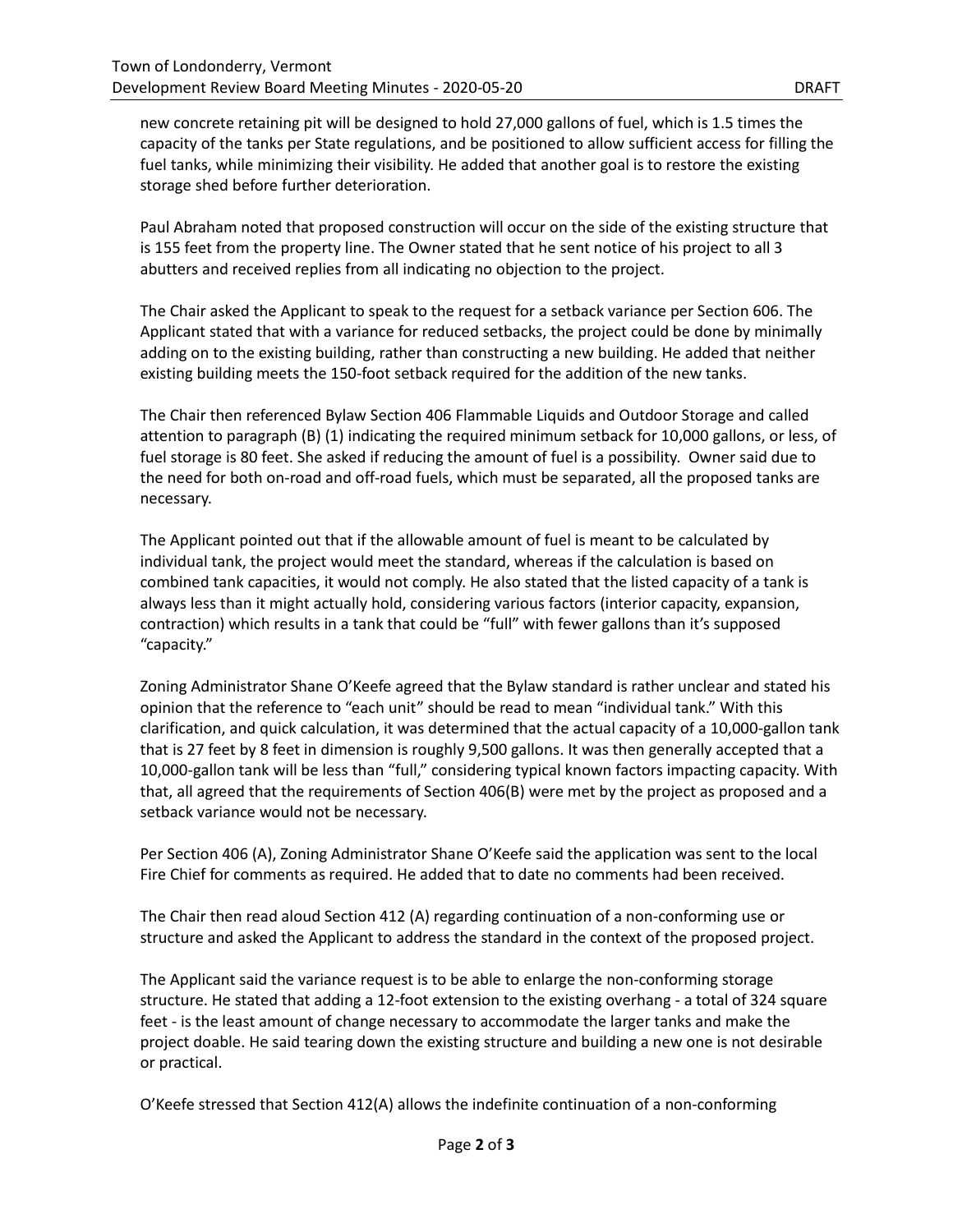structure, and requires that it "…shall not be moved, enlarged, altered, extended, reconstructed or restored,… nor shall any external evidence of a non-conforming use be increased by any means whatsoever." He said that the project includes: the extension of the shed roof; the extension constitutes a structure by definition; and there-in lies the "external evidence" of the non-conforming use being increased.

The Board discussed with the Applicant the five requirements for a Variance specified under Section 606. The Applicant responded to each as follows:

- 1. Unnecessary hardship created by unique physical circumstances or conditions peculiar to the property: There is physical space for the proposed 12' overhang extension, but not enough to retain the existing structure with required setbacks.
- 2. No possibility of strict conformance with bylaw to attain reasonable use of the property:

The proposed extension is minimal change necessary with the least amount of impact to the property and 50-year-old business of Chaves Excavating. The project is designed to create space to accommodate new larger tanks and adequate containment – all of which will bring the on-site fuel storage into full compliance with current codes, for the first time.

- 3. Unnecessary Hardship not created by the Applicant: The current bylaws, not in effect when the existing structure was built, now 'tie the hands' of the Owner, who proposes minimal extension and considerable improvement of a grandfathered, pre-existing, non-conforming structure.
- 4. Character of the Neighborhood: No change
- 5. Variance requested is minimum that would afford relief and least deviation from zoning regulation: Project is designed for greatest compliance possible with local and state regulations.

Those present acknowledged that there appears to be no practical solution for the project as presented to meet the 5 criteria for a Variance.

Hearing no other comments, the Chair called for a motion to close the Chaves public hearing at 6:23 pm. Denis Pinkernell made that motion, seconded by Paul Abraham, which passed unanimously. The Chair advised the Applicant and Owner that the Board would deliberate in private after the meeting is closed and deliver its written decision within 45 days, as required by State statute.

Brian Raponatti and David Chaves left the meeting.

Denis Pinkernell made a motion to adjourn the meeting, Esther Fishman seconded, and the motion passed unanimously.

- 5. **Next regular meeting** Wednesday, June 17, 2020, at 5:30 pm.
- 6. **Adjourn.** The meeting was adjourned at 6:32 pm.

*Approved on June 17, 2020.* 

*\_\_\_\_\_\_\_\_\_\_\_\_\_\_\_\_\_\_\_\_\_\_\_\_\_\_\_\_\_\_\_\_\_\_\_\_\_* 

Esther Fishman, Co-Chair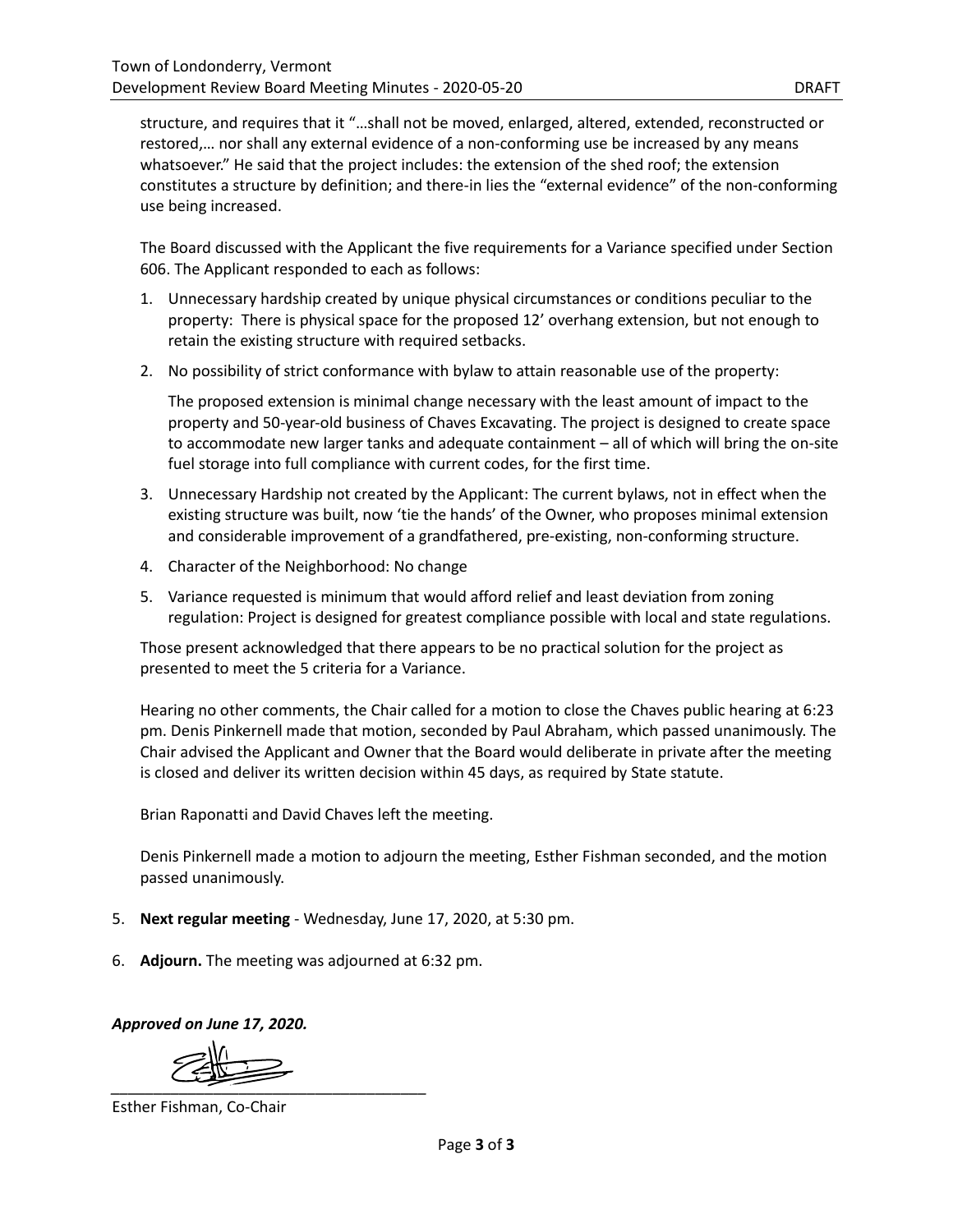- I'd like to call to order the Londonderry Development Review Board meeting of May 20, 2020. This is Board Co-Chair
- In response the Governor Scott's January 20, 2020 declaration of a State of Emergency due to the spreading COVID-19 pandemic, and his "Stay Home, Stay Safe" executive order restricting and minimizing all unnecessary activities outside of the home, and in accordance with Act 92, signed into law on by the Governor on March 30, 2020, which allows for changes to the Vermont Open Meeting Law to protect the health and welfare of the public, this meeting is being held entirely remotely with no physical presence.
- This meeting is being conducted entirely on Zoom meeting software and the Board members and staff are participating by video except for Commission member(s) \_\_\_\_\_\_\_\_\_\_\_\_\_\_\_\_\_\_\_\_\_\_\_\_\_\_\_\_\_\_\_\_\_\_, who is(are) participating via telephone. Other attendees are permitted to participate via video or telephone. The meeting agenda posted on May 18, 2020 and still available on the Town's website provided information on how the public can participate in this meeting.
- We will mute attendees except for Board members and Town staff and those determined by the Chair to be unmuted, such permit applicants and abutters. After Board discussion on a specific agenda matter, all participants will be unmuted to ask questions or provide comment, which will be limited to 3 minutes per person.
- All non-unanimous votes by the Board, if any, must be taken by roll call vote, with each member stating their name and vote.
- We will then repeat this process for each agenda item.
- For those of you participating by telephone, you can mute and unmute yourself by dialing star-6.
- For those of you participating by Zoom video, particularly those new to it, here are a few highlights.
- At bottom left is the mute button to turn sound on or off, though the host controls that for this meeting.
- Just to the right of that button is the video button, where you can either turn or off your video.
- The participants button at the bottom allows you to see who is on the call, and there will be a list that populates with all of the participants.
- There is a raise hand button at the bottom of the participants list for those who want to be recognized. We will hold off on recognizing those raising their hand and wait for the end of the specific agenda discussion so that those on the phone are treated equally.
- While viewing if you want to see all participants being viewed, press the Gallery View button on the top right of the screen.
- Beyond these few pointers, the Board will not take time for educating the public in the use of Zoom software during the meeting, as the posted meeting agenda recommended that those wishing to participate familiarize themselves with the software program ahead of time.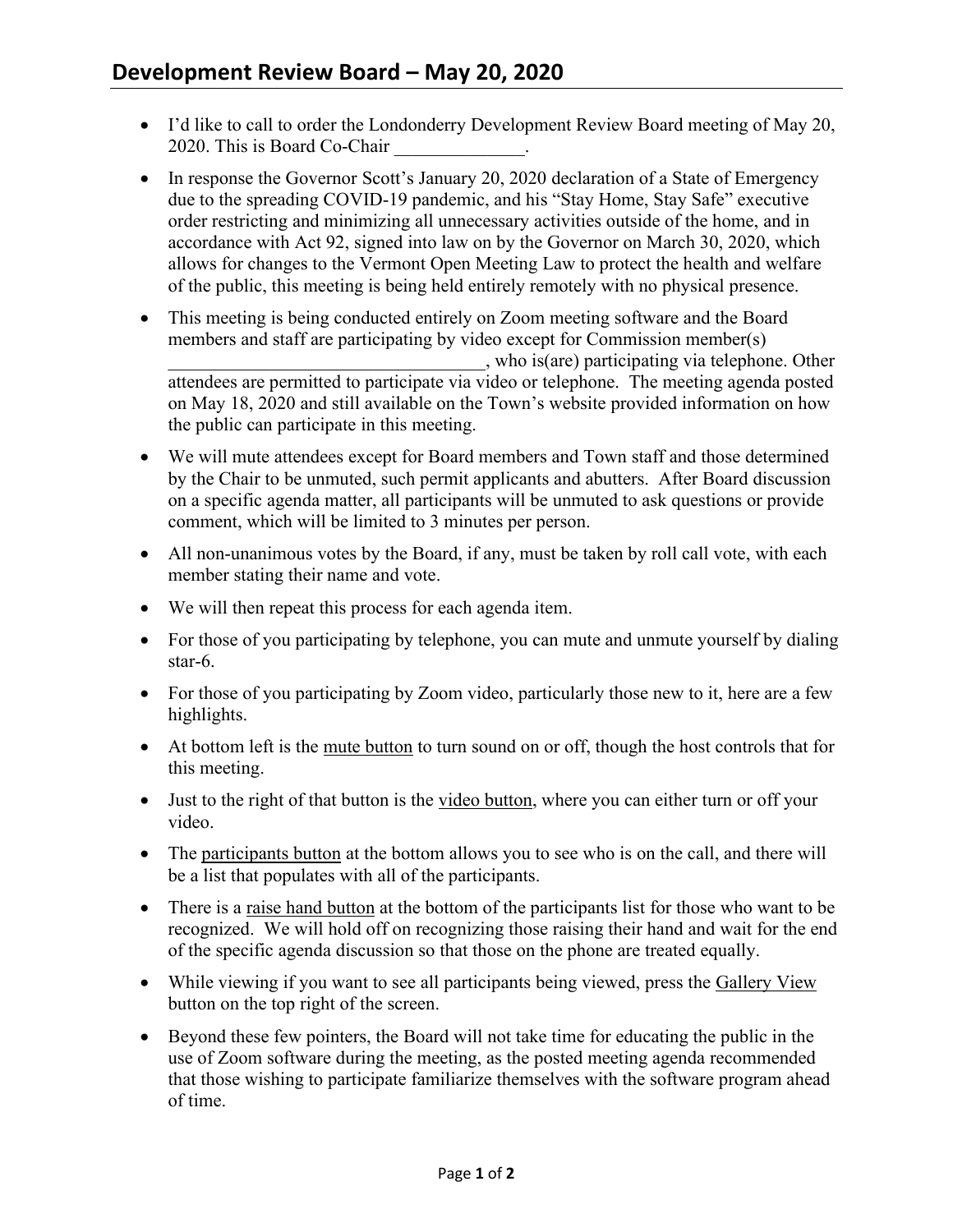- Before we proceed to the rest of the agenda, I ask all Board members to vocally identify themselves, which is a requirement of the Vermont Open Meeting Law. And throughout the meeting, as appropriate, Board members and other participants are asked to identify themselves when they speak.
- Esther Fishman
- Denis Pinkernell
- Bob Maisey
- Chris Laselle
- Terry Hill
- John Lancaster
- Paul Abraham
- The next order of business is the consideration of additions to or deletions from the agenda.

• \* \*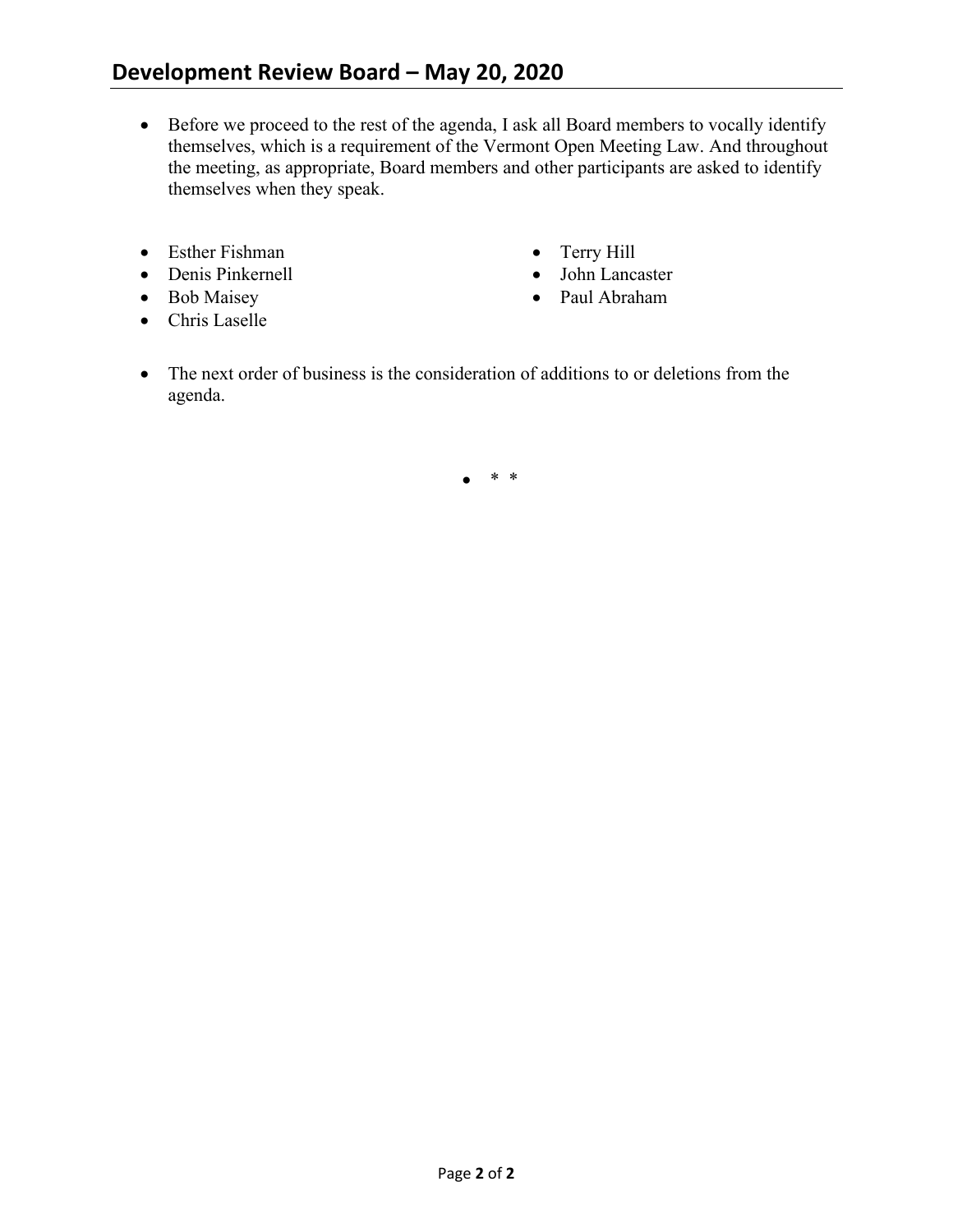## Town of Londonderry, Vermont Development Review Board

## **Findings of Fact and Notice of Decision Application 2020-12 Property of David Chaves / Chaves Excavating Parcel 017010.000 240-242 Chaves Road June 24, 2020**

### **INTRODUCTION AND PROCEDURAL HISTORY**

- 1. This proceeding involves an application by Brian Rapanotti (the Applicant) for David Chaves (the Owner), requesting Variances from Zoning Bylaw sections 406(B)(2) and 412, regarding fuel tank setbacks and extension of a non-conforming use, respectively, and Conditional Use Review for the installation of fuel storage tanks on Parcel 017010.000, located at 240-242 Chaves Road within the Residential (R1) district.
- 2. The application for Variances and Conditional Use Review was received by the Zoning Administrator on 4/14/2020.
- 3. On 4/26/2020 the Zoning Administrator deemed the application "Complete" and referred the application for Variances and Conditional Use Review to the Development Review Board (the Board).
- 4. Copies of all documents referenced above are available at the Londonderry Town Office.
- 5. On 4/29/2020, notice of a public hearing to be held on 5/20/2020 by the Board was posted at the following places:
	- a. The Londonderry Town Clerk's office.
	- b. The Londonderry Post Office
	- c. The South Londonderry Post Office
	- d. Hell's Peak Road, within view of the pubic-right-of-way most nearly adjacent to the property.
- 6. The Notice of Public Hearing included information regarding the possibility for a change in the venue of the meeting to a means of remote electronic access as allowed by 1 V.S.A. Section 312(a)(2) due to the ongoing COVID-19 health emergency, and advised that the most current information on remote meeting participation could be obtained within at least 48 hours of the meeting by contacting the Town Office or checking the Town website [www.londonderryvt.org](http://www.londonderryvt.org/)
- 7. On 4/29/2020, a copy of the notice of public hearing was mailed to the Applicant, the Owner and owners of properties adjoining the subject parcel as listed on the Certificate of Service.
- 8. On 4/29/2020, a notice of a public hearing was published in the *Vermont Journal*.
- 9. On 5/18/2020, the agenda for the 5/20/2020 Board meeting was properly posted and distributed via email to Board members and the applicants, and the agenda included information on how the public could participate electronically or by phone.
- 10. The application was considered by the Board at a public hearing opened on 5/20/2020. This hearing was held remotely online as Zoom Meeting ID: 862 8785 2938164607400. All attendees participated by video or phone, per the instructions provided in the public hearing notice.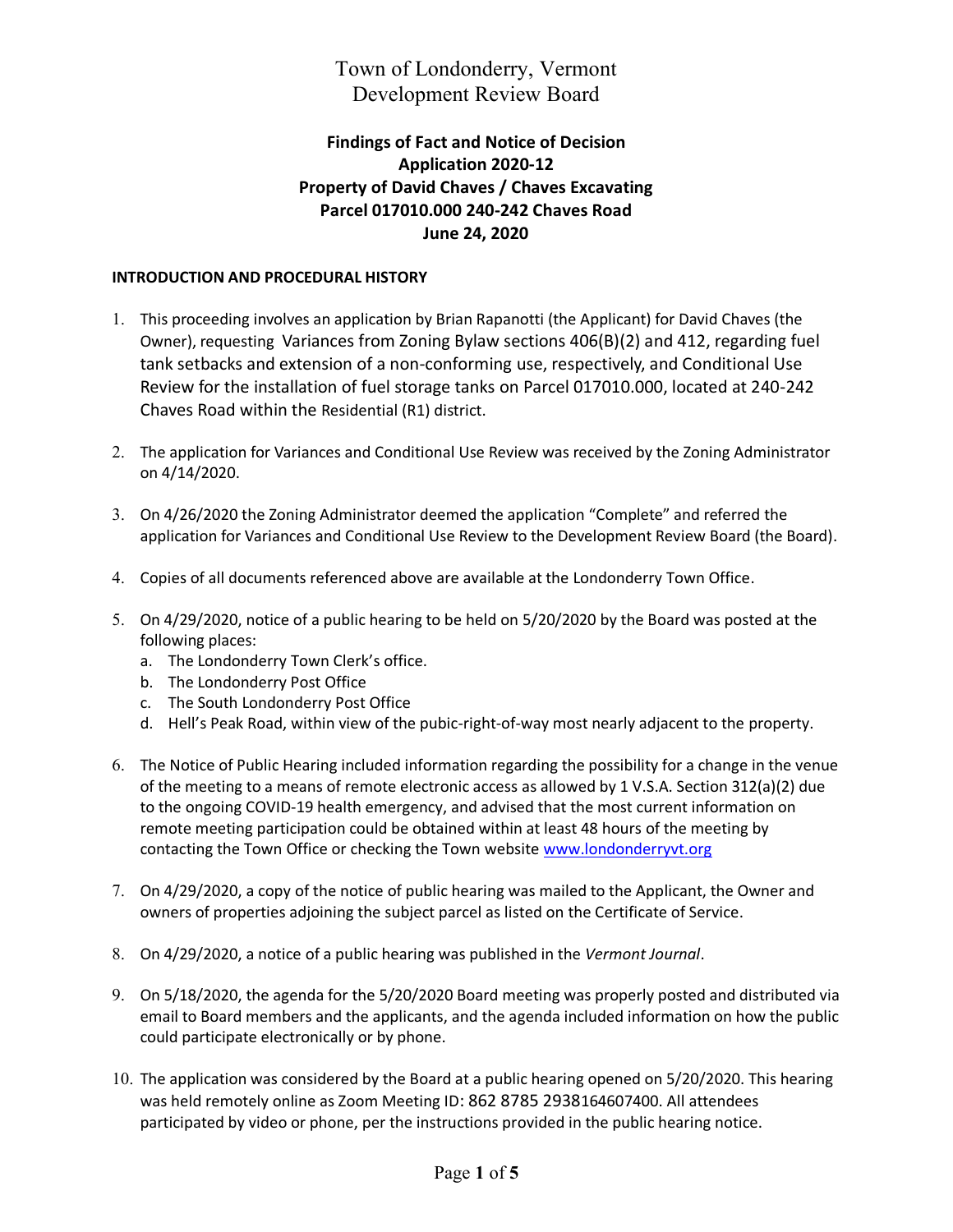- 11. Present over the course of the proceedings were the following members of the Board: Esther Fishman (Co-Chair), Denis Pinkernell (Co-Chair), Paul Abraham, Terry Hill, John Lancaster, Bob Maisey. On 5/20/2020 the public hearing was closed.
- 12. During the course of the hearing, the following exhibits (available at the Town Office) were submitted and/or referenced for the record:

Exhibit 1. Zoning Permit Application Form 2020-12, dated 4/14/2020, with associated attachments including: Site Development Plan Checklist; Rapanotti Septic Design, Sheet 1 of 1, entitled "Fuel Tank Installation, David Chaves, dated April 14, 2020," depicting Overall Site Plan and Tank Construction Views and Notes; Conditional Use Review Application Worksheet with attached "General Standards;" Request for Variance of Bylaw Section 406; photos of existing shop and VT Agency of Natural Resources Map of aerial parcel location.

Exhibit 2. Zoning Administrator's decision issued via email on 4/24/2020 to Brian Rapanotti and David Chaves Applicant, that the application must include a request for a variance from Bylaw Section 412, or a Notice of Appeal of the decision pertaining to extension of a non-conforming use.

Exhibit 3. Notice of Appeal of Zoning Administrator's Decision re: Application 2020-12 received 4/26/2020 with attached narrative response prepared by Rapanotti Septic Design in response to email from Zoning Administrator as described in Exhibit 2.

Exhibit 4. Individual form letters, prepared and solicited by the Applicant/Owner, signed by each abutting property owner, indicating "no objection" to Application 2020-12 as submitted.

13. The Board Co-Chair Esther Fishman opened the public hearing and briefly described Application 2020-12, as **Request for Variances from Bylaw Section 406 (b)(2) and Section 412, regarding fuel storage tank setbacks and extension of a non-conforming use, respectively, and Conditional Use Review for installation of fuel storage tanks on Parcel 017010.000, located at 240-242 Chaves Road.** She asked the Applicant to speak separately to the individual requests made on behalf of David Chaves, Owner of David Chaves Excavating.

Brian Rapanotti, Rapanotti Septic Design, (Applicant) participated in the remote-access public hearing to discuss the Chaves Excavating application and related variance requests. He began with the request for variance of setbacks for fuel tank storage per Bylaw Section 406 (b) which requires a minimum setback of 200 feet for tanks of more than 10,000-gallon capacity, and a minimum setback of 80 feet for tanks of 10,000 gallons or less. (See Exhibit 1, Paragraph 12)

The Applicant stated that the Bylaw is not clear on whether the allowable amount of fuel is calculated by individual tank capacity, or by combined total capacity of all fuel storage tanks. He testified that Individual fuel tanks are known to hold less than "full" capacity, due to typical known factors such interior liner, expansion, contraction, etc.

Zoning Administrator Shane O'Keefe offered his opinion that the Bylaw reference to "each unit" should be read to mean "individual tank." With this clarification, and general consensus that the actual capacity of a 10,000-gallon fuel storage tank that is 27 feet by 8 feet in dimension is roughly 9,500 gallons, it was agreed that the applicable standards are Section 406(b)(1 and (3) only.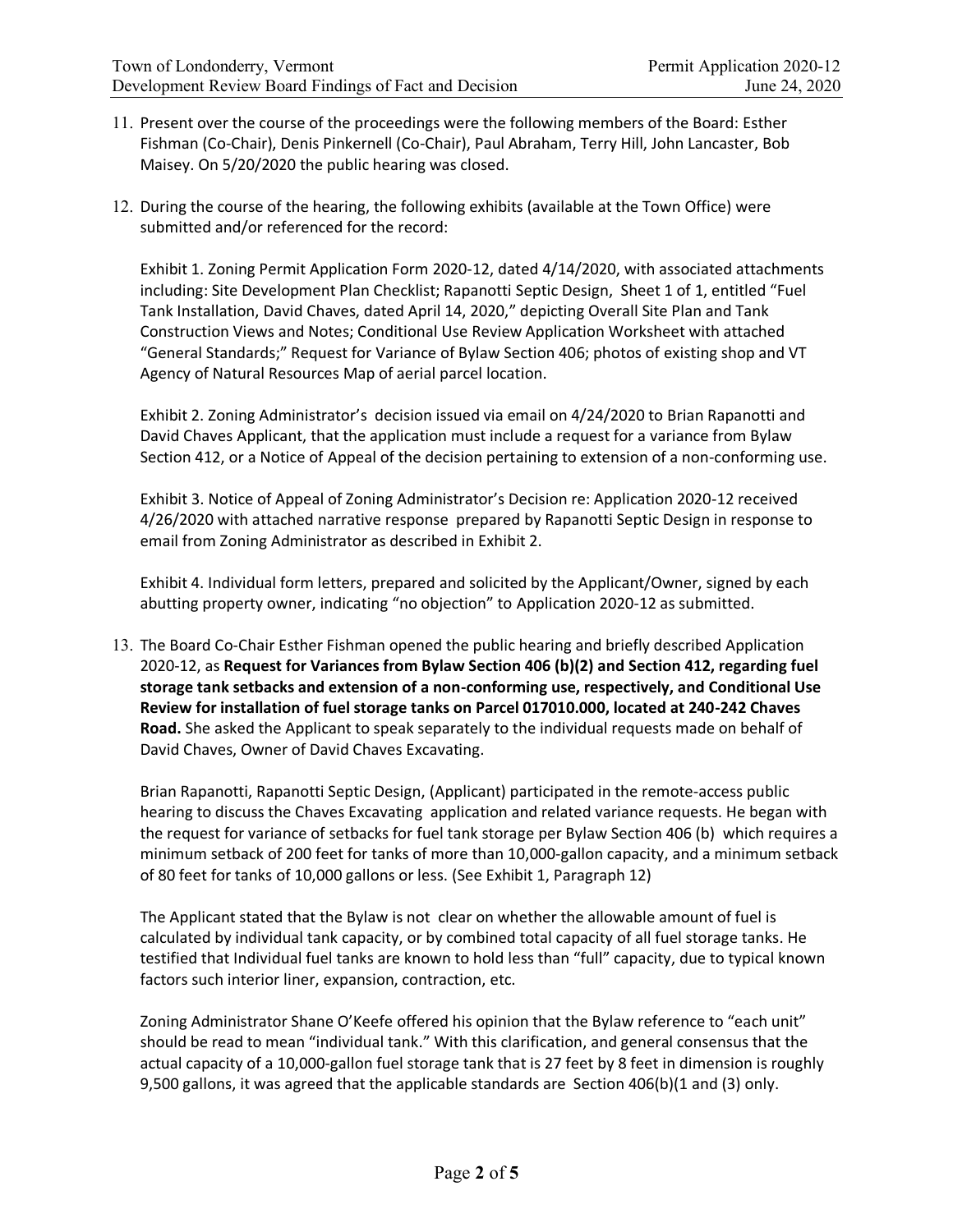Regarding the request for a variance from Bylaw Section 412 Non-Conforming Use and Non-Conforming structure, the Applicant testified that the Chaves application proposes continuation of fuel tank storage within the existing 50-year old shop which predates local zoning, and constitutes a "non-conforming use" and "non-conforming structure." (See Exhibit ϯ, Paragraph 12 above.) He stated that adding a 12-foot extension to the existing overhang – a total of 324 square feet – is the least amount of change necessary to store multiple fuel tanks and a containment pit undercover, and to bring the operation into compliance with current codes. (See Exhibit 3, Paragraph 12 above.) He added that the only other option - tearing down the existing structure and building a new one for this purpose is not a desirable or practical alternative to the Owner because any new structure would have to be situated between the 2 existing shops of Chaves Excavating, which would negatively impact the existing on-site activity of Chaves Excavating trucks and equipment and also be more costly.

The Applicant also addressed the applicable General and Specific Standards of Conditional Use per Bylaw Section 503, stating that there will be no change to the character of the neighborhood with reuse and repair of the existing structure. He said that there will be less truck traffic with larger storage tanks that will be filled less frequently with larger trucks. He noted that the property complies with current bylaws, as "grandfathered with pre-existing non-conforming use and noncomplying structures, since the lot development pre-dates local zoning. (See Exhibit 1 Paragraph 12)

- 14. The Owner testified that the three (3) abutting property owners responded individually, in writing, that none has any objection to the proposed project, as described to them in correspondence from the Owner. (See Exhibit 4, Paragraph 12.)
- 15. No one else responded, appeared or spoke, for or against the application as proposed.
- 16. On 5/20/2020, the Board closed the public hearing and announced that deliberations would occur in private later in the evening and that their Findings and Decision would be delivered within the requisite 45 days from the close of the hearing on this date, per 24 VSA 4464 (b).

#### **FINDINGS**

Based on the application, testimony, exhibits and other evidence, the Board makes the following findings:

- 1. The subject property, Parcel 017010.000, is a 10.5-acre +/-parcel located along the southerly side of Chaves Road and described in a 1970s deed and recorded in Book 56, Page 062 of the Londonderry Land Records.
- 2. The property is situated in the Rural Residential 1 (R-1) zoning district as described on the Town of Londonderry Zoning Map on record at the Londonderry Town Clerk's Office and Section 201 of the Bylaw, and is known to contain various existing structures, fuel storage tanks and a working contractor's yard for the business of Chaves Excavating, in continuous operation for nearly 50 years. Because the established uses and structures pre-date local zoning, they are considered pre-existing non-conforming and non-complying, also known as "grandfathered."
- 3. The permit application includes a site plan prepared by Rapanotti Septic Design for David Chaves, Sheet 1 of 1, entitled "Fuel Tank Installation, David Chaves, dated April 14, 2020, showing the proposed 342 square-foot extension of an existing structure intended to provide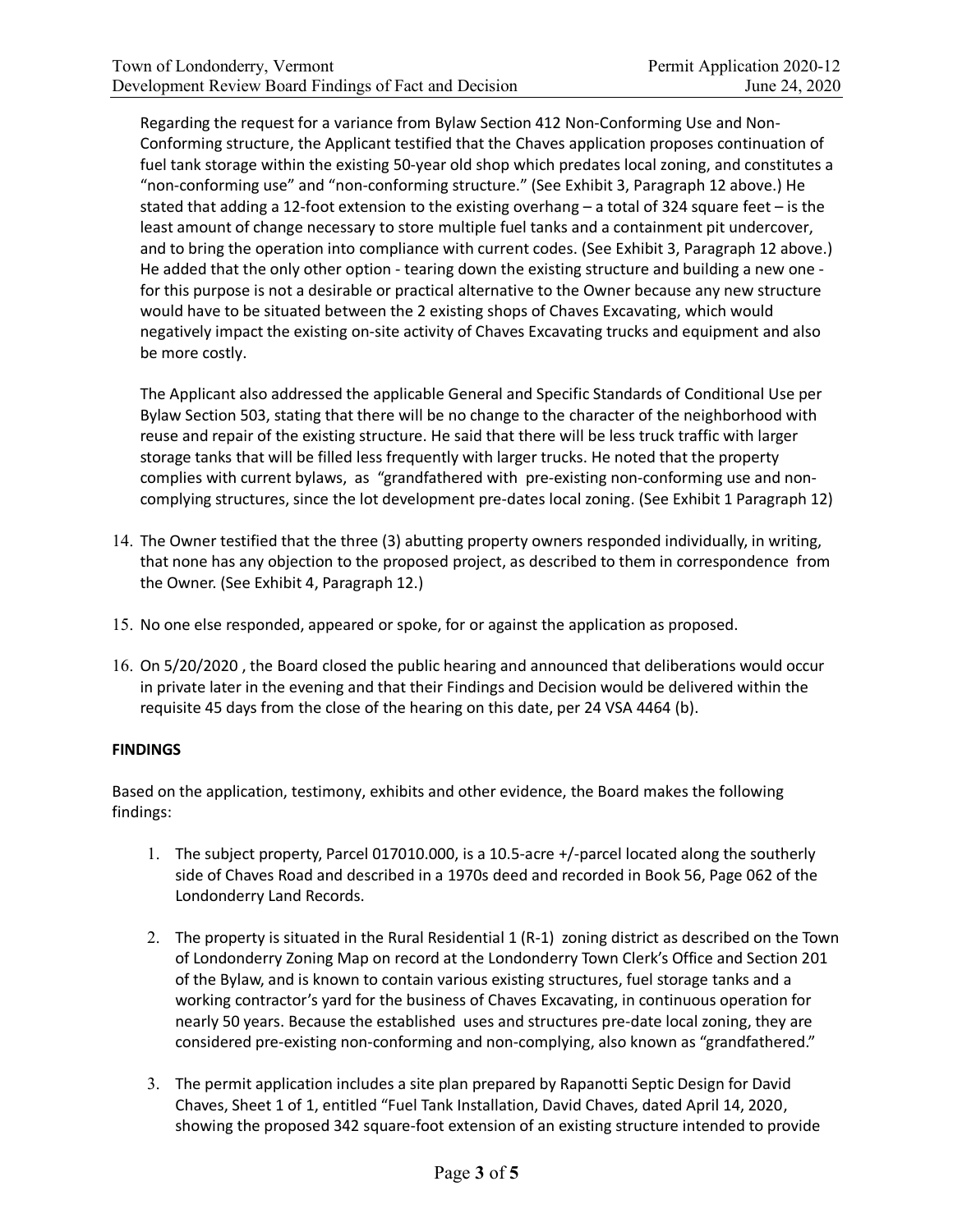undercover storage for one existing and 2 new fuel storage tanks, plus a new concrete containment pit within the extended structure.

4. Outdoor storage of flammable liquids is subject to Section 406 of the 2009 Londonderry Zoning Bylaw in effect which requires: (B) (1) tanks up to and including 10,000-gallon capacity placed at least 80 feet from all property and street lines, and (B)(3) a containment structure which is at least 1.5 times the capacity of the tanks.

Bylaw Section 406 (B) also requires Conditional Use Review under Section 503 (B) which includes conformance with General and Specific Standards related to ensure the project will have no adverse effects.

- 5. Application 2020-12 includes a Request for a Variance from Bylaw Section 406(B)(1) regarding setbacks as cited in Paragraph 4 above.
- 6. Application 2020-12 includes a response to the applicable General and Specific Standards of Section 503(B) cited in Paragraph 4 above, which is embedded in Section 406. Section 503 (C) allows the Board to require a Certificate of Compliance in accordance with Section 602 of the Bylaw. The Applicant addresses General Standards 2, 3 and 4 as "compliant," and suggests that the operation currently conforms, will continue to conform and operate "as is and has long been" and will likely be improved if the project is approved.
- 7. In email correspondence to the Applicant and Owner on 4/24/2020, the Zoning Administrator stated his opinion that the existing non-residential structures housing the operations of Chaves Excavating constitute a pre-existing non-conforming use with non-complying structures, subject to Bylaw Section 412, which allows such use and structures to be continued indefinitely, but not to be "…moved, enlarged, altered, extended…nor shall any external evidence of a nonconforming use be increased by any means whatsoever." (See Exhibit 2, Paragraph 12.)
- 8. Application 2020-12 was amended with a Request for a Variance and Appeal of the Zoning Administrator's Decision cited in Paragraph 5 above, regarding the proposed continuation of a non-conforming use and non-complying structure as evidenced by the proposed 342 squarefoot extension of an existing structure to accommodate more fuel storage and containment.
- 9. As to the Variance requests cited in Paragraphs 5 and 8 above, the Board finds that the application, on its merit, could be considered to comply with applicable standards of both Section 406 regarding fuel storage tank setbacks, and the General and Specific standards of Section 503.
- 10. As to Bylaw Section 606 Variances, the Board finds that the project as proposed does not meet all five criteria required for a favorable decision by the Board.
- 11. As to Bylaw Section 412, the Board finds that Application 2020-12, proposing to extend, a noncomplying structure and non-conforming use, is expressly prohibited in Bylaw Section 412.
- 12. The Board concludes that Application 2020-12, as submitted, does not, and cannot, comply with the specific applicable standards of the 2009 Londonderry Zoning Bylaw in effect.